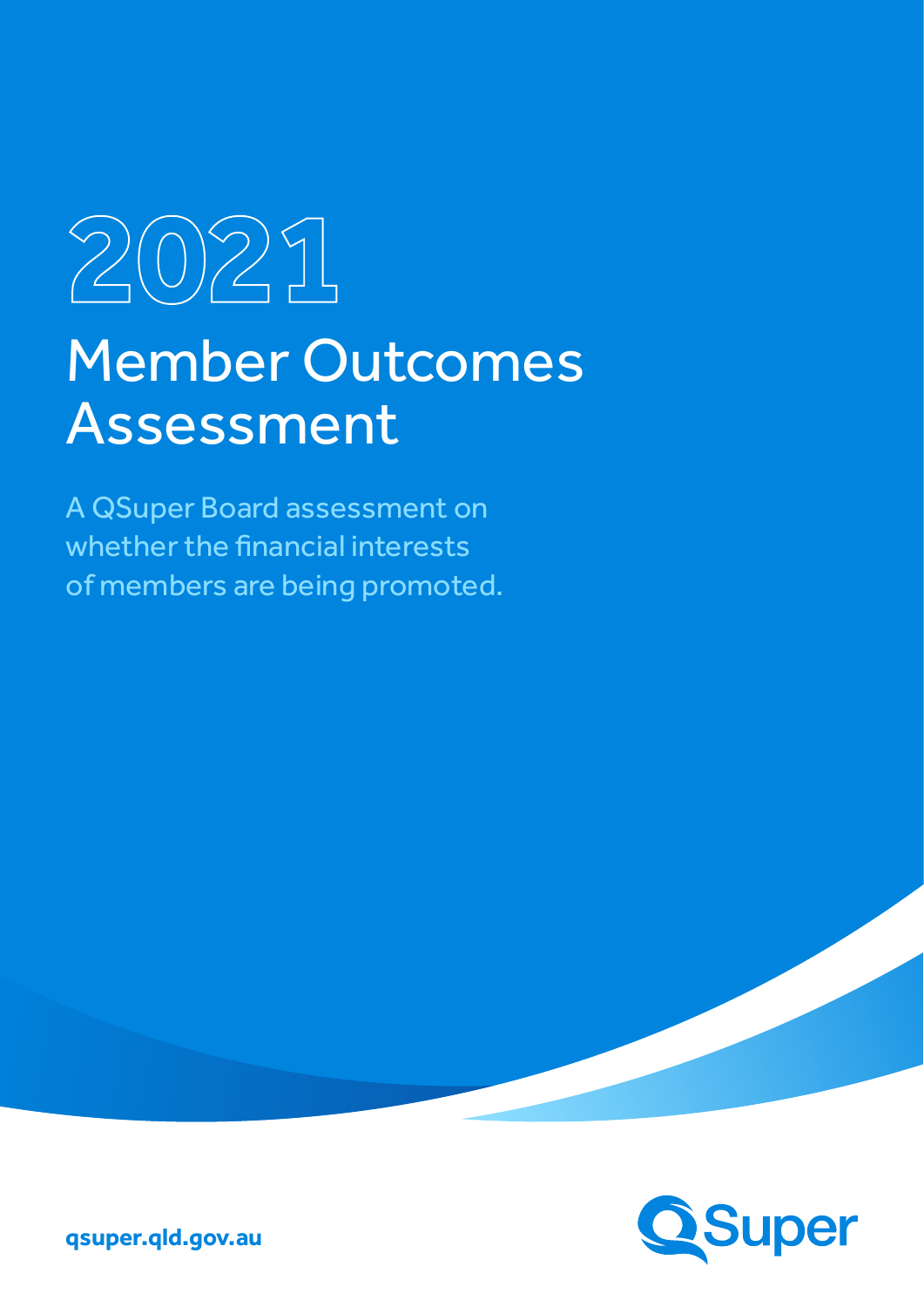## Our story

#### As one of Australia's largest and oldest superannuation funds, QSuper is here to grow our members' super.

As at 30 June 2021, we administer approximately \$133 billion<sup>1</sup> in retirement savings for more than 620,000 members. As a profit-for-members superannuation fund, everything we do is for our members, including working hard with the objective to maximise returns through our unique investment strategy and striving to keep fees as low as possible.



of helping members

## QSuper's Member Outcomes Assessment

## What is a Member Outcomes Assessment?

This Member Outcomes Assessment analyses the performance of QSuper's Accumulation, Income and Lifetime Pension products across key areas. This assessment is prepared by the QSuper Board as trustee of QSuper to comply with s52(9) of the *Superannuation Industry Supervision Act 1993* (SIS Act) and *Superannuation Prudential Standard 515 Strategic Planning and Member Outcomes* (SPS 515). The assessment is performed as at 30 June each year to allow the Board to determine whether QSuper's products promote the financial interests of the members who hold them.

#### We offer these products to members:

- an Accumulation account product;
- an Income account product;
- a Lifetime Pension product; and
- a Defined Benefit product that is closed to new entrants.

We invest the money held in the Accumulation and Income products in a number of investment options classified as either 'MySuper' or 'Choice'.

With an Accumulation account, a member can leave their money in our default 'MySuper' investment option, Lifetime. This option uses the member's age and Lifetime account balance to set an investment strategy that suits the member's life stage.<sup>2</sup>

Our other investment options are classified as 'Choice' investment options and are available to members holding an Accumulation or Income account. Lifetime Pension account balances are invested in our Income account Balanced 'Choice' investment option.

QSuper members can also invest their super directly in shares, exchange traded funds (ETFs), and/or term deposits through Self Invest.<sup>3</sup>

#### The assessment consists of:

#### Part 1 – Assessing QSuper's performance relative to benchmarks and peers on:

- Investment risk and returns
- Fees and costs.

#### Part 2 – Assessing the appropriateness of:

- Investment strategy
- Fees
- Options, benefits and services
- Operating costs and scale
- Insurance strategy and affordability.

Please see Appendix 1 to this document for details of our approach, peer groups and data sources for this assessment.

*"Based on the results of this analysis, the QSuper Board has determined our members' financial interests are being promoted."* 

Don Luke, Chair of the QSuper Board. February 2022

1 Net assets include the retirement funds managed by QSuper and employer-sponsor receivables for Defined Benefit members managed and held by Queensland Treasury. 2 The different investment strategies utilised within this kind of product are referred to as 'lifecycle stages' in the industry and throughout this document. 3 Self invest is not available with the Transition to Retirement income account or the Lifetime Pension account.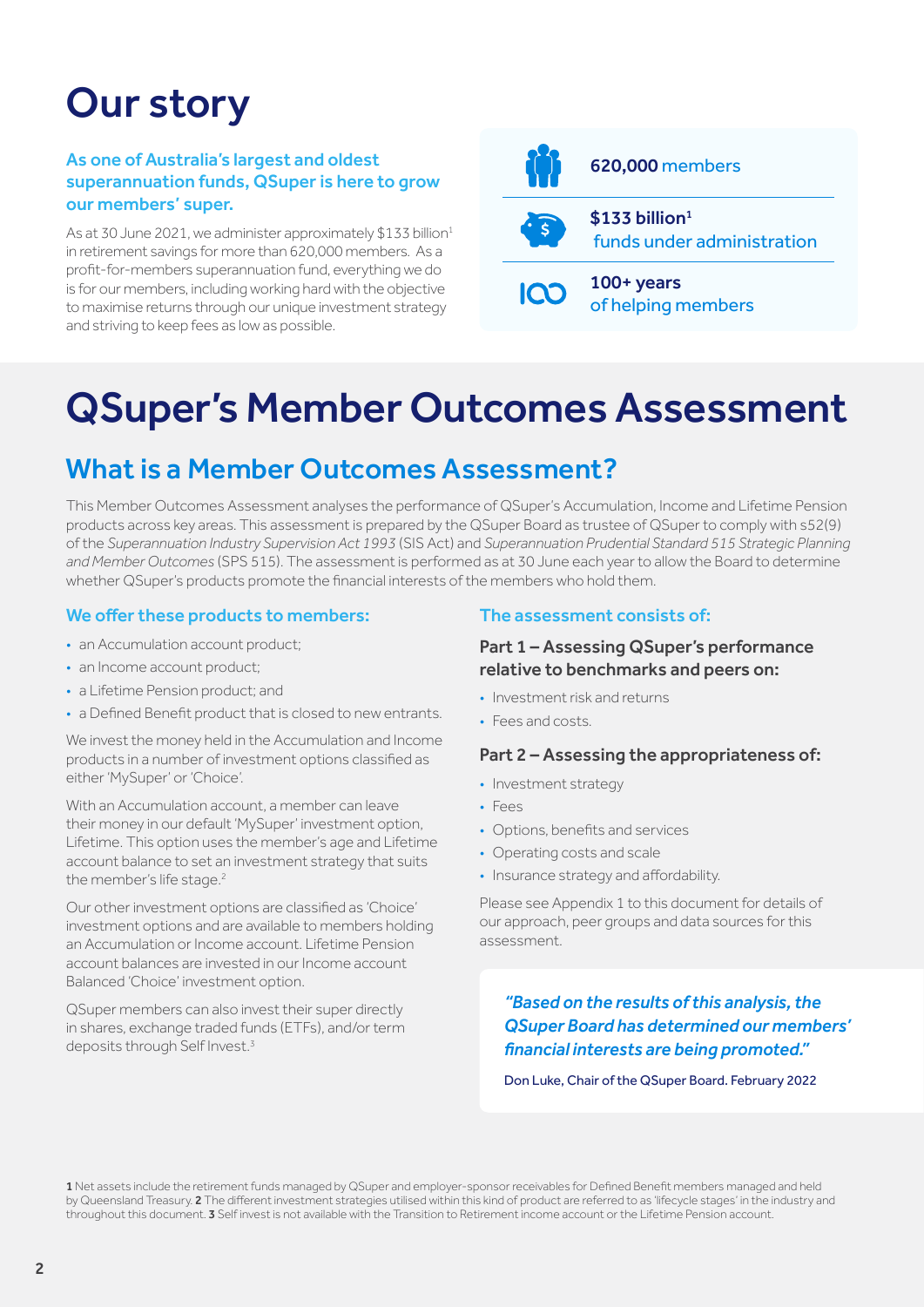

## Assessing QSuper's performance relative to benchmarks and peers on:

• Investment risk and returns • Fees and costs.

## QSuper's Lifetime returns against regulatory benchmarks and peers

#### QSuper's default investment option for Accumulation accounts, Lifetime, performed well against regulatory benchmarks.

Around 50% of our Funds Under Management (FUM) is invested in Lifetime, QSuper's default (MySuper) investment option. Lifetime works by automatically personalising a member's investment strategy based on their age and Lifetime account balance.<sup>1</sup>

Regulatory changes have been made since the last assessment aiming to hold funds to account for underperformance, with MySuper products subject to an annual performance test. The test is conducted by the Australian Prudential Regulation Authority (APRA). The

test compares the longer-term returns (7 years) against benchmark returns determined by APRA.

Funds offering MySuper options that underperform their relevant benchmark are required to inform members and are listed as underperforming on the YourSuper comparison tool until their performance improves.

7 year returns for all of QSuper's Lifetime lifecycle stages exceeded their relevant benchmark. The excess return against the APRA benchmark return places QSuper in the top quartile<sup>3</sup> against all MySuper options.

#### Comparison to APRA Heatmap benchmark as at 30 June 2021

|               | <b>QSuper Lifetime</b> | Your age   | <b>Lifetime balance</b>             | Risk <sup>2</sup>                       | <b>QSuper 7 year</b><br><b>Net Investment</b><br>return* | <b>APRA</b><br><b>Benchmark</b><br>return* | <b>Excess</b><br><b>Return above</b><br>benchmark <sup>3*</sup> |
|---------------|------------------------|------------|-------------------------------------|-----------------------------------------|----------------------------------------------------------|--------------------------------------------|-----------------------------------------------------------------|
| $\frac{1}{2}$ | Outlook                | Under 40   | Any balance                         | Medium to high                          | 8.97%                                                    | 7.98%                                      | $0.99\%$ $\triangle$                                            |
| $\frac{1}{2}$ | Aspire 1               | $40 - 49$  | Less than \$50,000                  | Medium to high                          | 9.48%                                                    | 8.00%                                      | $1.48\%$ $\triangle$                                            |
| $\frac{1}{2}$ | Aspire 2               | $40 - 49$  | \$50,000 or more                    | Medium to high                          | 8.40%                                                    | 7.18%                                      | $1.22\%$ $\triangle$                                            |
| S             | Focus <sub>1</sub>     | $50 - 57$  | Less than \$100,000                 | Medium to high                          | 8.15%                                                    | 7.22%                                      | $0.93\%$ $\triangle$                                            |
| $\sqrt{2}$    | Focus <sub>2</sub>     | $50 - 57$  | \$100,000 to less<br>than \$250,000 | Medium to high                          | 7.52%                                                    | 6.73%                                      | $0.79\%$ $\triangle$                                            |
| $\sqrt{2}$    | Focus <sub>3</sub>     | $50 - 57$  | \$250,000 or more                   | Medium to high                          | 6.85%                                                    | 6.25%                                      | $0.60\%$ $\triangle$                                            |
| $\frac{1}{2}$ | Sustain 1              | 58 or over | Less than \$300,000                 | Low to medium                           | 5.49%                                                    | 4.76%                                      | $0.73\%$ $\triangle$                                            |
| S             | Sustain 2              | 58 or over | \$300,000 or more                   | $\sim$ $\sim$ $\sim$ $\sim$<br>Very low | 3.84%                                                    | 3.41%                                      | $0.43\%$ $\triangle$                                            |

\*Sourced from the 30 June 2021 APRA Heatmap. APRA benchmark return represents the 7 year strategic asset allocation (SAA) benchmark. Excess return above benchmark is the difference between the 7 year net investment return and the 7 year SAA benchmark. APRA Heatmap returns and benchmarks are net of all investment related fees but gross of administration fees. Therefore returns do not reconcile with those shown on page 4 which are net of all fees.

1 Lifecycle reviews occur twice a year. 2 Based upon the Standard Risk Measure. For further details see gsuper.qld.gov.au/srm 3 APRA MySuper Heatmap 30 June 2021, apra.gov.au/mysuper-product-heatmap-0. Quartile ranking is based on all MySuper options included in the APRA Heatmap.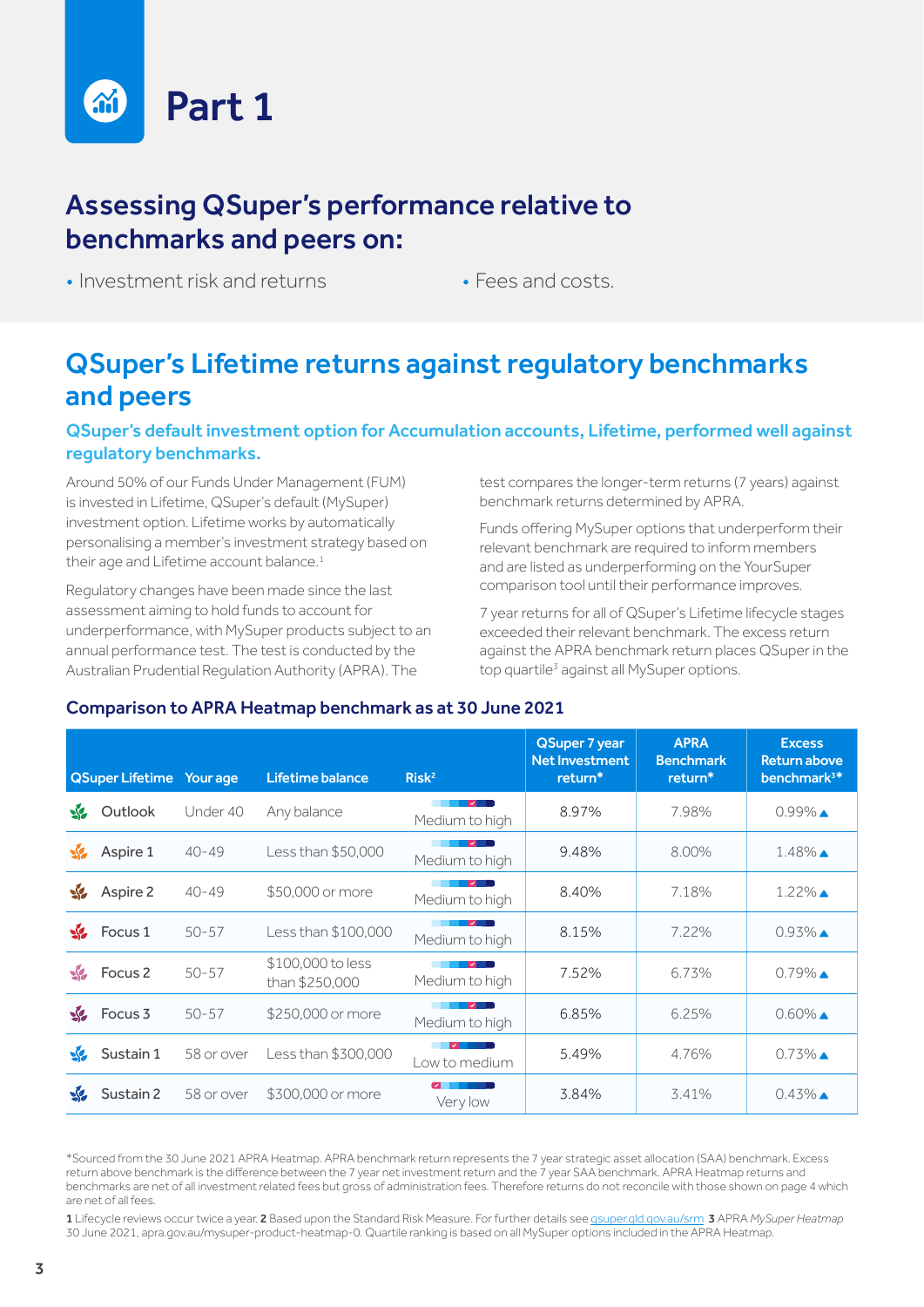#### Lifetime has delivered returns that compare well to peers while taking lower than median risk.

We manage risk differently to other funds. Recognising super is designed to provide for members in retirement, we use diversification with the objective to deliver strong, long-term returns with significantly less risk than other funds. This [investment strategy](https://qsuper.qld.gov.au/Investments/How-QSuper-Invests/Investment-strategy-philosophy) means QSuper generally has less listed equities than other funds, holding unlisted allocations such as infrastructure, property and private equity instead. Over the shorter term, these unlisted assets had strong returns, but equities had exceptional returns. As a result 1 year returns are at or below peer median.

Comparing to peers over the longer term, returns since inception have been above median for all lifecycle stages except for Focus 2 and 3. These options form part of the same peer group as some of our other lifecycle stages (Outlook through to Focus 1), but have significantly fewer growth assets, because they seek to preserve capital as members approach retirement.

All of QSuper's Lifetime lifecycle stages' standard risk measures are lower than median. QSuper's Sustain 2 has the lowest standard risk measure of any MySuper option or lifecycle stage.<sup>1</sup>

|                                  |             |                                           |                                               | $1 - year$<br>$3$ -year               |                                       |                               | 5-year             |                             | Since inception*                      |                                       |                                       |
|----------------------------------|-------------|-------------------------------------------|-----------------------------------------------|---------------------------------------|---------------------------------------|-------------------------------|--------------------|-----------------------------|---------------------------------------|---------------------------------------|---------------------------------------|
| <b>QSuper</b><br><b>Lifetime</b> | Your<br>age | <b>Lifetime</b><br>balance                | Risk <sup>2</sup>                             | <b>QSuper</b><br>return <sup>13</sup> | Peer<br>median<br>return <sup>3</sup> | QSuper median<br>return $3$   | Peer<br>return $3$ | <b>QSuper</b><br>return $3$ | Peer<br>median<br>return <sup>3</sup> | <b>QSuper</b><br>return <sup>^3</sup> | Peer<br>median<br>return <sup>3</sup> |
| <b>Soutlook</b>                  | Under<br>40 | Any<br>balance                            | Medium<br>to high                             | $16.62\%$                             | 16.91%                                | $8.57\%$ $\triangle$          | 7.28%              | $8.04\%$                    | 8.14%                                 | $8.79\%$ $\triangle$                  | 7.42%                                 |
| <b>Solution</b> Aspire 1         | $40 - 49$   | Less than<br>\$50,000                     | <b>IN METAL</b><br>Medium<br>to high          | 16.93%                                | 16.93%                                | $8.86\%$ $\triangle$          | 7.28%              | 8.72%▲                      |                                       | $8.21\%$ 9.31%                        | 7.42%                                 |
| Aspire 2                         | $40 - 49$   | \$50,000 or<br>more                       | <b>Alberta Street</b><br>Medium<br>to high    | 14.41% 16.91%                         |                                       | $8.48\%$ $\triangle$          | 7.28%              | $7.46\%$                    |                                       | 8.14% 8.23%                           | 7.42%                                 |
| $\frac{1}{2}$ Focus 1            | $50 - 57$   | Less than<br>\$100,000                    | V  <br>Medium<br>to high                      | $14.64\%$                             |                                       | 16.91% 8.20%                  | 7.28%              | $7.37\%$                    | 8.14%                                 | 7.98%▲                                | 7.42%                                 |
| $\frac{1}{2}$ Focus 2            | $50 - 57$   | \$100,000<br>to less<br>than<br>\$250,000 | andra Maria<br>Medium<br>to high              | $12.95\%$ $\blacktriangledown$        | 16.91%                                | $7.65\%$ $\triangle$          | 7.28%              | $6.76\%$                    | 8.14%                                 | $7.35\%$                              | 7.40%                                 |
| $\frac{1}{2}$ Focus 3            | $50 - 57$   | \$250,000<br>or more                      | $\overline{\phantom{a}}$<br>Medium<br>to high | $11.14\%$ $\bullet$ 16.91%            |                                       | $7.05\%$ $\blacktriangledown$ |                    | 7.26% 6.11%▼                |                                       | 8.14% 6.69% $\blacktriangledown$      | 7.40%                                 |
| Sustain 1 58 or                  | over        | Less than<br>\$300,000                    | <b>EXTERN</b><br>Low to<br>medium             | 8.78%                                 | 8.78%                                 | $5.18\%$ $\triangle$          | 4.87%              | 4.89%                       | 4.89%                                 | $5.32\%$ $\triangle$                  | 5.24%                                 |
| Sustain 2 58 or                  | over        | \$300,000<br>or more                      | <b>Experience</b><br>Very low                 | 5.36%                                 | N/A <sup>4</sup>                      | 3.43%                         | N/A <sup>4</sup>   | 3.32%                       | N/A <sup>4</sup>                      | 3.67%                                 | N/A <sup>4</sup>                      |

#### Returns as at 30 June 2021

 $\blacktriangle$  returns above peer median  $\blacktriangledown$  returns below peer median

1 *APRA Quarterly Statistics* as at 30 June 2021 apra.gov.au/quarterly‑superannuation-statistics. 2 Based upon the Standard Risk Measure. For further details see gsuper.qld.gov.au/srm 3 See Appendix 1 for information on data sources and peer groups. 4 Sustain 2 doesn't have an applicable peer group as there are no other MySuper options or lifecycle stages in the industry with the same Standard Risk Measure (very low) as at 30 June 2021.

<sup>^</sup> Returns quoted are based on 30 June 2021 being the valuation date and are net of administration fees, investment fees and taxes. Returns quoted in *Member Benefit Statements* for the same period are based on unit prices as at 30 June 2021. For an explanation of the difference, please see [qsuper.qld.gov.au/investments/how-qsuper-invests/unit-prices](https://qsuper.qld.gov.au/investments/how-qsuper-invests/unit-prices). 3 year, 5 year and since inception returns quoted are compounded annualised returns. \* As Lifetime has not been in existence for 10 years, returns and medians have been reported from inception to 30 June 2021 (7 years).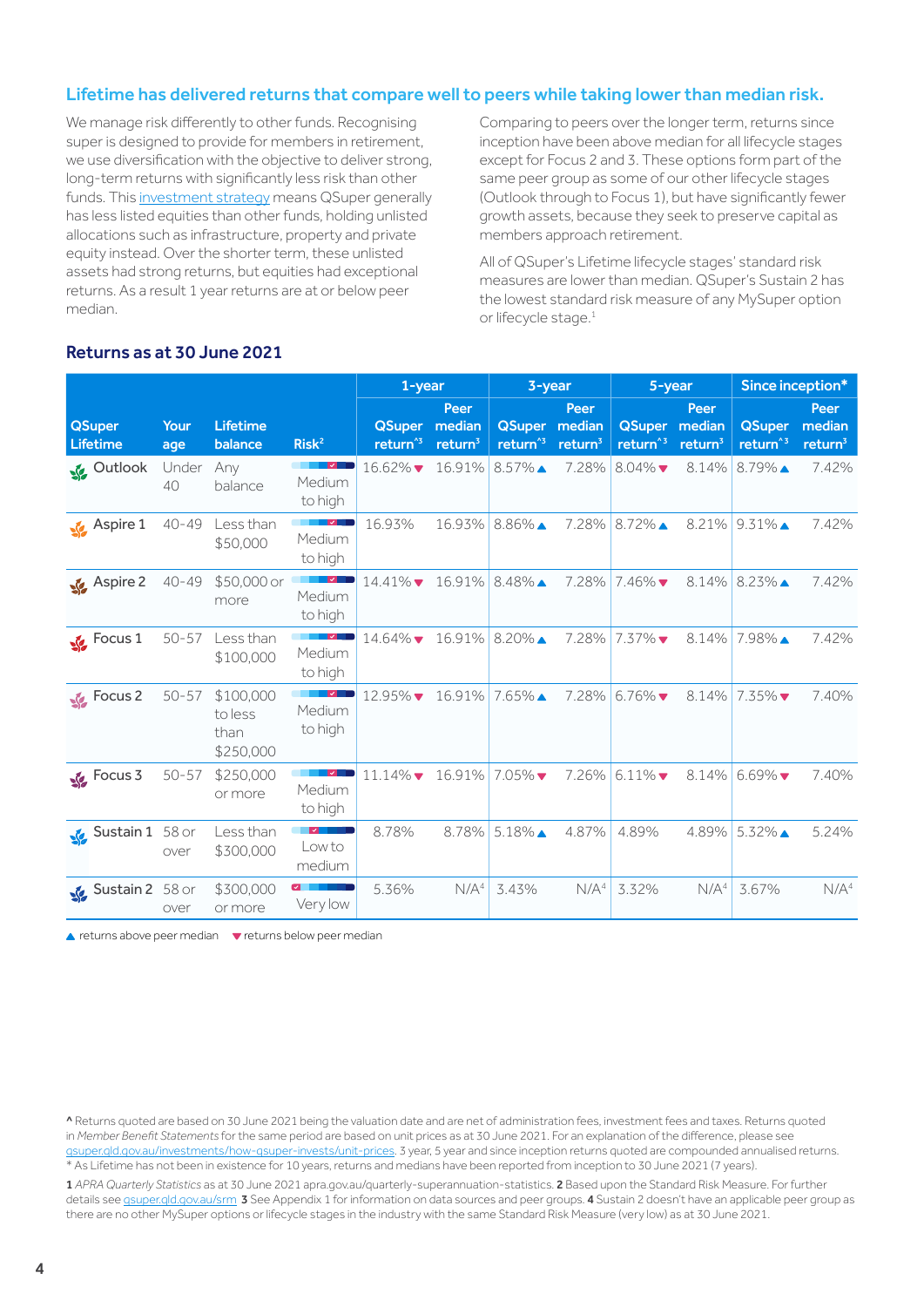## QSuper's Choice investment option returns against objectives and peers

#### QSuper's Choice investment options are mostly achieving their objectives.

QSuper met 6 of its 8 investment return objectives for the Accumulation account options and 7 of its 8 investment return objectives for the Income account options in 2020-21.

Moderate (Accumulation account) has marginally underperformed against the benchmark given its higher proportion of cash assets and the current low cash rate environment. The Moderate option (Income account) has met its investment objective.

The Australian Shares option has underperformed its benchmark but continues to perform well against peers. This option delivers a passive equity exposure.

Please note that the Lifetime Pension product funds are pooled and are invested in the Income account Balanced option.

#### Objectives and returns as at 30 June 2021

|    | <b>Investment option</b>         | <b>Current objective</b>                                                                                                                                    | <b>Period of</b><br>objective <sup>1</sup> | Return p.a. over<br>objective period <sup>^1</sup> | Benchmark p.a. over<br>objective period <sup>1</sup> |
|----|----------------------------------|-------------------------------------------------------------------------------------------------------------------------------------------------------------|--------------------------------------------|----------------------------------------------------|------------------------------------------------------|
|    | <b>Choice investment options</b> |                                                                                                                                                             |                                            |                                                    |                                                      |
|    | <b>Diversified</b>               |                                                                                                                                                             |                                            |                                                    |                                                      |
|    | Moderate                         | CPI + 2.5% p.a.                                                                                                                                             | 3 Year                                     | 4.18% <sup>2</sup> $\blacktriangledown$            | 4.22%                                                |
| 哑  | Balanced                         | CPI +3.5% p.a.                                                                                                                                              | 10 Year                                    | $8.52\%$ $\triangle$                               | 5.51%                                                |
| λX | Socially Responsible             | CPI +3.5% p.a.                                                                                                                                              | 5 Year                                     | $7.16\%$ $\triangle$                               | 5.38%                                                |
|    | Aggressive                       | CPI +4.5% p.a.                                                                                                                                              | 10 Year                                    | $9.72\%$ $\triangle$                               | 6.53%                                                |
|    | Single sector                    |                                                                                                                                                             |                                            |                                                    |                                                      |
|    | <b>D</b> Cash                    | To match the return of the<br>Bloomberg AusBond Bank Bill<br>Index, after fees and tax.                                                                     | 3 Year                                     | $0.78\%$ $\triangle$                               | 0.62%                                                |
| Đ  | <b>Diversified Bonds</b>         | To match the return of a<br>40% Australian and 60%<br>international diversified bonds<br>index (hedged in \$AUD), after<br>fees and tax.                    | 3 Year                                     | $3.95\%$ $\triangle$                               | 3.21%                                                |
| ◍  | <b>International Shares</b>      | To match the return of the<br>MSCI World Developed<br>Markets ex-Australia net<br>dividends reinvested<br>accumulation index, hedged<br>after fees and tax. | 3 Year                                     | 12.96%                                             | 12.00%                                               |
|    | <b>Australian Shares</b>         | To match the return of the<br>S&P/ASX 200 Accumulation<br>Index, after fees and tax. <sup>3</sup>                                                           | 3 Year                                     | $9.09\%$                                           | 9.40%                                                |

▲ returns above benchmark p.a. over objective period <br>● returns below benchmark p.a. over objective period ● returns below benchmark p.a. over objective period

^ Returns quoted are compounded annualised returns based on 30 June 2021 being the valuation date. Returns quoted in *Member Benefit Statements*  for the same period are based on unit prices as at 30 June 2021. For an explanation of the difference, please see gsuper.qld.gov.au/investments/ [how-qsuper-invests/unit-prices](https://qsuper.qld.gov.au/investments/how-qsuper-invests/unit-prices).

1 Period of objective is set by the Board and forms part of their regular reviews. The above returns and objectives shown are for Accumulation options. Income options where applicable will be similar with one notable difference: Income account (excluding Transition to Retirement Income accounts) returns are not subject to Australian income tax in the retirement phase, while Accumulation account returns are subject to Australian income tax. Transition to Retirement Income accounts are taxed in the same manner as Accumulation accounts. QSuper returns are net of all fees and taxes. 2 The Moderate option of the Income account has met its investment objective. Differences between Accumulation account returns and Income account returns for the same investment option are described in Note 1.3 The S&P/ASX 200 represents Australia's 200 largest companies listed on the Australian Securities Exchange, selected on the basis of their market capitalisation and liquidity. QSuper does not directly own shares in companies involved in the manufacture of tobacco products, cluster munitions or landmines.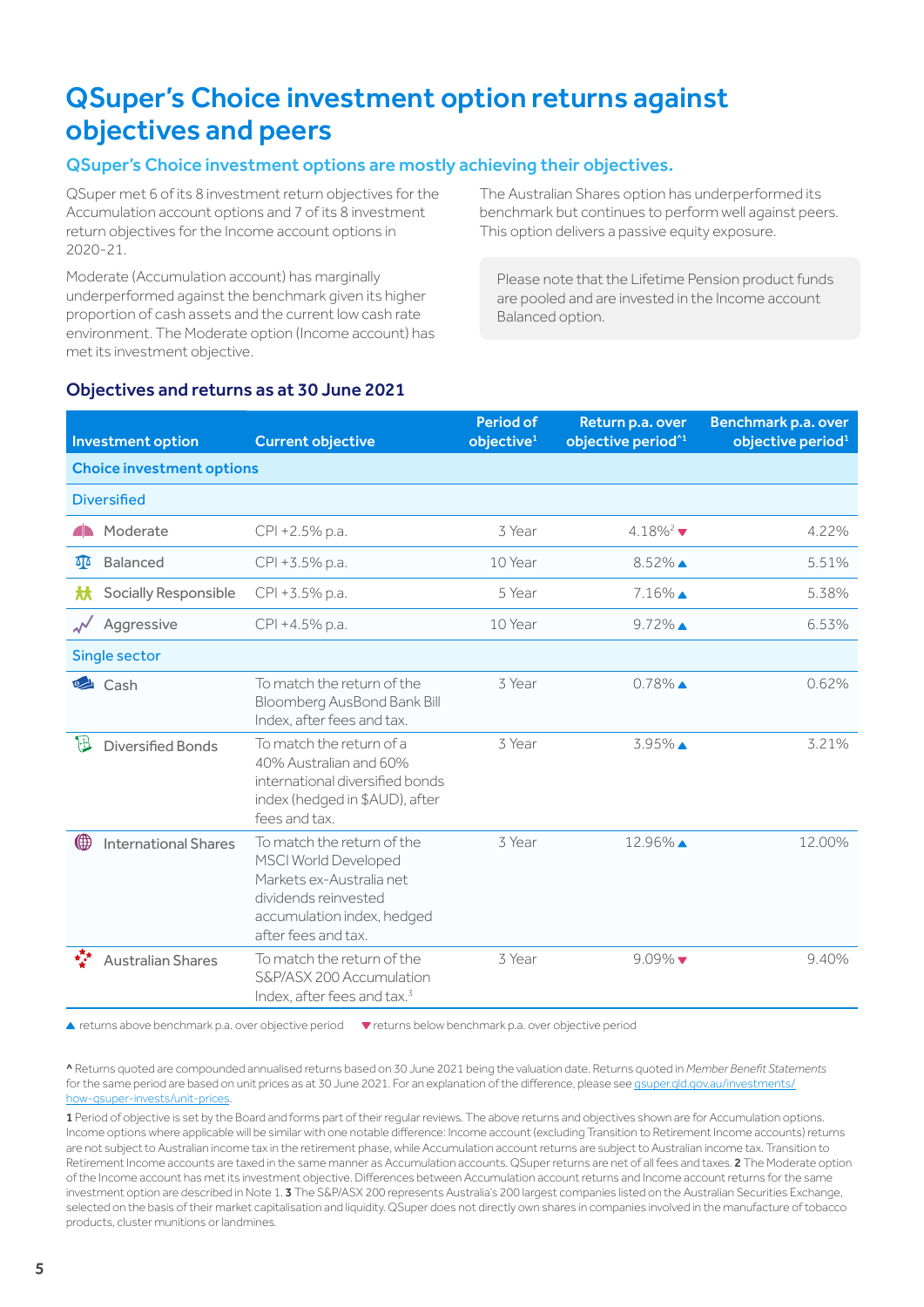#### QSuper's Choice investment options have been comparable against peers over the longer term.

Around 30% of our Funds Under Management (FUM) are invested in the Balanced option including funds in the Lifetime Pension product.

As shown in the table below, QSuper Balanced for Accumulation accounts has outperformed the median of other funds over the 10 year period.

Performance over the shorter term for all QSuper's diversified options reflects QSuper's 'risk-balanced' investment strategy. Given the lower allocation to equities, this can result in below peer median returns over the short-term particularly during a period when equity markets have shown exceptionally strong performance. However, this is consistent with our focus on reducing volatility over the long-term and delivering smoother returns with less investment risk and this investment philosophy still continues to be considered in members best financial interests.

In response to the below peer long-term performance of the Socially Responsible option, the Trustee made changes to the investment strategy from 1 July 2020.

Returns as at 30 June 2021

These changes included bringing management of the option in-house to apply our risk-balanced investment strategy, resulting in the lowering the standard risk measure and a reduction in investment fees and costs. We also built a portfolio to target social and environmental impact in areas our members told us were important. These changes have resulted in the Socially Responsible option meeting its core investment objective as at 3 June 2021 (see page 5).

To improve transparency and accountability, APRA has published clear and comparable information on performance across returns, fees and sustainability for certain choice products in the inaugural APRA *[Choice](https://www.apra.gov.au/choice-heatmap-papers)  [Heatmap](https://www.apra.gov.au/choice-heatmap-papers)*.

While at the current time the APRA *Choice Heatmap* reflects that the Socially Responsible option remains below peer median, the longer term performance relative to peers and Heatmap metrics will not fully reflect the new strategy until it has been in place for 3, 5 and 10 years.

|                                        |                                                                                                                                                                                                                                                     | $1$ -year                             |                                       | 3-year                                |                                       | 5-year                                |                                       | 10-year                               |                                       |
|----------------------------------------|-----------------------------------------------------------------------------------------------------------------------------------------------------------------------------------------------------------------------------------------------------|---------------------------------------|---------------------------------------|---------------------------------------|---------------------------------------|---------------------------------------|---------------------------------------|---------------------------------------|---------------------------------------|
| <b>Investment option</b>               | Risk <sup>1</sup>                                                                                                                                                                                                                                   | <b>QSuper</b><br>return <sup>^*</sup> | Peer<br>median<br>return <sup>2</sup> | <b>QSuper</b><br>return <sup>^*</sup> | Peer<br>median<br>return <sup>2</sup> | <b>QSuper</b><br>return <sup>^*</sup> | Peer<br>median<br>return <sup>2</sup> | <b>QSuper</b><br>return <sup>^*</sup> | Peer<br>median<br>return <sup>2</sup> |
| <b>Diversified</b>                     |                                                                                                                                                                                                                                                     |                                       |                                       |                                       |                                       |                                       |                                       |                                       |                                       |
| <b>4</b> D<br>Moderate                 | $\overline{\mathbf{v}}$<br>Low                                                                                                                                                                                                                      | $6.7\%$                               | 7.9%                                  | $4.4\%$                               | 4.7%                                  | $4.5\%$                               | 4.8%                                  | $5.5\%$ $\triangle$                   | 5.4%                                  |
| $\Delta$ $\Delta$<br>Balanced          | "∨<br>Medium                                                                                                                                                                                                                                        | $13.6\%$                              | 18.0%                                 | $7.7\%$                               | 7.9%                                  | $7.6\%$                               | 8.7%                                  | $8.7\%$ $\triangle$                   | 8.5%                                  |
| Socially<br>夶<br>Responsible           | Medium to<br>high                                                                                                                                                                                                                                   | $14.7\%$                              | 18.0%                                 | $6.6\%$                               | 8.8%                                  | $7.3\%$                               | 8.8%                                  | $7.5\%$                               | 8.3%                                  |
| Aggressive                             | and the second second second second second second second second second second second second second second second second second second second second second second second second second second second second second second seco<br>Medium to<br>high | $16.5\%$                              | 23.1%                                 | $8.6\%$                               | 9.3%                                  | $9.3\%$                               | 10.3%                                 | $9.9\%$                               | 9.7%                                  |
| Single sector                          |                                                                                                                                                                                                                                                     |                                       |                                       |                                       |                                       |                                       |                                       |                                       |                                       |
| <b>o</b> Cash                          | $\sim$ $\blacksquare$<br>Very low                                                                                                                                                                                                                   | $0.1\%$                               | 0.3%                                  | $0.9\%$ $\blacktriangledown$          | 1.0%                                  | 1.3%                                  | 1.3%                                  | $2.0\%$                               | 2.1%                                  |
| Diversified<br>Ŧ<br><b>Bonds</b>       | $\overline{\mathbf{v}}$<br>Low to<br>medium                                                                                                                                                                                                         | $1.6\%$ $\triangle$                   | 0.6%                                  | $4.1\%$ $\triangle$                   | 3.3%                                  | $3.0\%$ $\triangle$                   | 2.9%                                  | $4.6\%$                               | 4.2%                                  |
| International<br>困<br><b>Shares</b>    | <u> The Second Second Second Second Second Second Second Second Second Second Second Second Second Second Second Second Second Second Second Second Second Second Second Second Second Second Second Second Second Second Second</u><br>Very high   | 32.9%                                 | 27.3%                                 | $13.1\%$ $\triangle$                  | 12.8%                                 | 13.8%                                 | 13.7%                                 | $11.9\%$                              | 12.7%                                 |
| <b>★</b> ★ Australian<br><b>Shares</b> | $\blacksquare$<br>Very high                                                                                                                                                                                                                         | $25.4\%$                              | 27.4%                                 | $9.3\%$                               | 9.1%                                  | $10.8\%$                              | 10.9%                                 | $9.5\%$                               | 9.3%                                  |

 $\triangle$  returns above peer median  $\triangledown$  returns below peer median

^ Returns quoted are based on 30 June 2021 being the valuation date. Returns quoted in *Member Benefit Statements* for the same period are based on unit prices as at 30 June 2021. For an explanation of the difference, please see gsuper.qld.gov.au/investments/how-qsuper-invests/unit-prices. 3, 5 and 10 year returns are compounded annualised returns.

\* Returns shown align with Chant West reporting practices and are net of investment fees and taxes and gross of the Administration fee. As a result, returns will not reconcile with those returns shown on page 5 across the same time period. Returns shown on page 5 are net of all fees and taxes. 1 Based upon the Standard Risk Measure. For further details see gsuper.gld.gov.au/srm 2 See Appendix 1 for information on data sources and peer groups.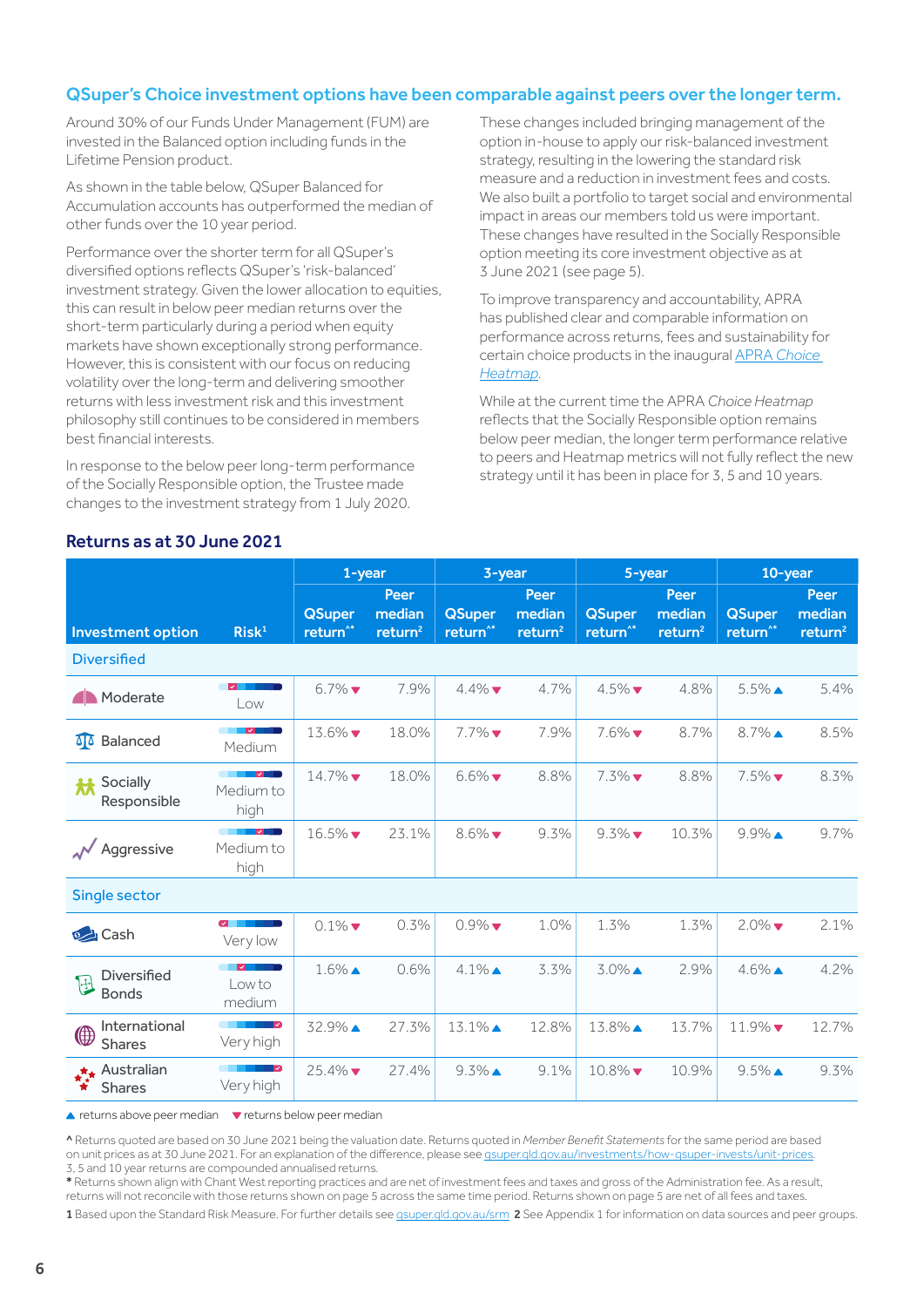## QSuper's investment strategy has delivered a smoother ride

#### Our unique investment approach is designed to smooth ups and downs, and has delivered for our members over the long term.

The graph below uses the Accumulation account Balanced option to demonstrate how QSuper's [investment approach](https://qsuper.qld.gov.au/Investments/How-QSuper-Invests/Investment-strategy-philosophy) has delivered stronger returns over the 10 years since it was introduced, compared to a traditional balanced investment option.



Notes: 'Balanced (SR50)' represents the median outcomes for the balanced options of SuperRatings' 50 largest survey participants i.e. the SR50 balanced index. QSuper Balanced is the QSuper Balanced option of the Accumulation account. Returns are net of all fees and taxes. SuperRatings does not issue, sell, guarantee or underwrite this product. Past performance is not a reliable indicator of future performance. Source: SuperRatings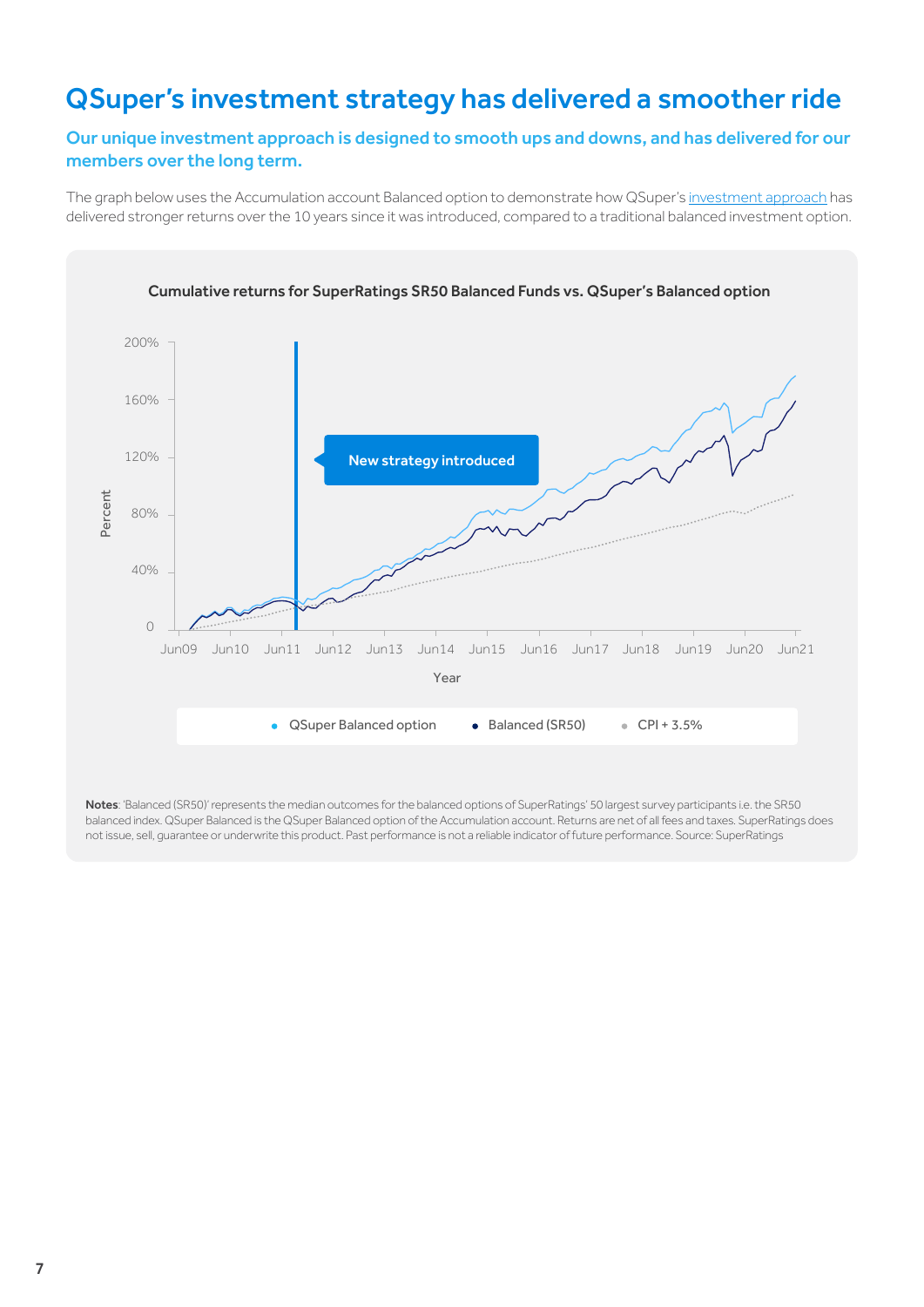## We believe in keeping fees low

#### We strive to keep fees and costs low and our fees are in the lowest quartile compared to peers for most investment options.1

When looking across all investment options, our total fees (including administration and investment fees) are below the peer median. We also won the *Money* magazine Best Value MySuper Product for the second year in a row.<sup>2</sup>

As noted previously, the Lifetime Pension product funds are pooled and are invested in the Income account Balanced option.

#### Fees for \$50,000 invested in a Balanced option



#### Fees as at 30 June 2021

|                                                    | <b>QSuper total fees for a</b> | <b>Comparison with other</b>          |
|----------------------------------------------------|--------------------------------|---------------------------------------|
| <b>QSuper options</b>                              | \$50,000 account               | superannuation fund fees <sup>1</sup> |
| <b>MySuper investment option</b>                   |                                |                                       |
| $\sqrt{2}$<br>Lifetime                             |                                |                                       |
| Soutlook                                           | \$405                          | Lowest fee quartile                   |
| Aspire 1<br>S                                      | \$360                          | Lowest fee quartile                   |
| Aspire 2<br>S                                      | \$360                          | Lowest fee quartile                   |
| Focus 1<br><b>SG</b>                               | \$315                          | Lowest fee quartile                   |
| Focus 2<br>S                                       | \$315                          | Lowest fee quartile                   |
| Focus 3<br>S                                       | \$315                          | Lowest fee quartile                   |
| Sustain 1<br><u>V</u>                              | \$235                          | Lowest fee quartile                   |
| Sustain 2<br>$\mathscr{C}$                         | \$235                          | N/A <sup>3</sup>                      |
| <b>Choice investment options</b>                   |                                |                                       |
| <b>Diversified</b>                                 |                                |                                       |
| Moderate<br>41                                     | \$235                          | Lowest fee quartile                   |
| Balanced<br>ठा                                     | \$350                          | Lowest fee quartile                   |
| Socially Responsible<br>ᅓ                          | \$245                          | Lowest fee quartile                   |
| Aggressive<br>$\boldsymbol{\lambda}^{\mathcal{N}}$ | \$390                          | Lowest fee quartile                   |
| Single sector                                      |                                |                                       |
| <b>DA</b> Cash                                     | \$110                          | Lowest fee quartile                   |
| $\mathbb{H}$<br><b>Diversified Bonds</b>           | \$285                          | Lowest fee quartile                   |
| <b>International Shares</b><br>◍                   | \$130                          | Lowest fee quartile                   |
| <b>Australian Shares</b>                           | \$120                          | Lowest fee quartile                   |

1 See Appendix 1 for information on data sources and peer groups. 2 *Money* magazine's 2022 Best of the Best awards announced 2 December 2021. *Money* magazine awards are solely a statement of opinion and do not represent a recommendation to purchase, hold or sell this product, or make any other investment decisions. Ratings are subject to change. Go to moneymag.com.au for details of its ratings criteria. Past performance is not a reliable indicator of future performance. 3 Sustain 2 doesn't have an applicable peer group as there are no other MySuper options or lifecycle stages in the industry with very low risk as at 30 June 2021.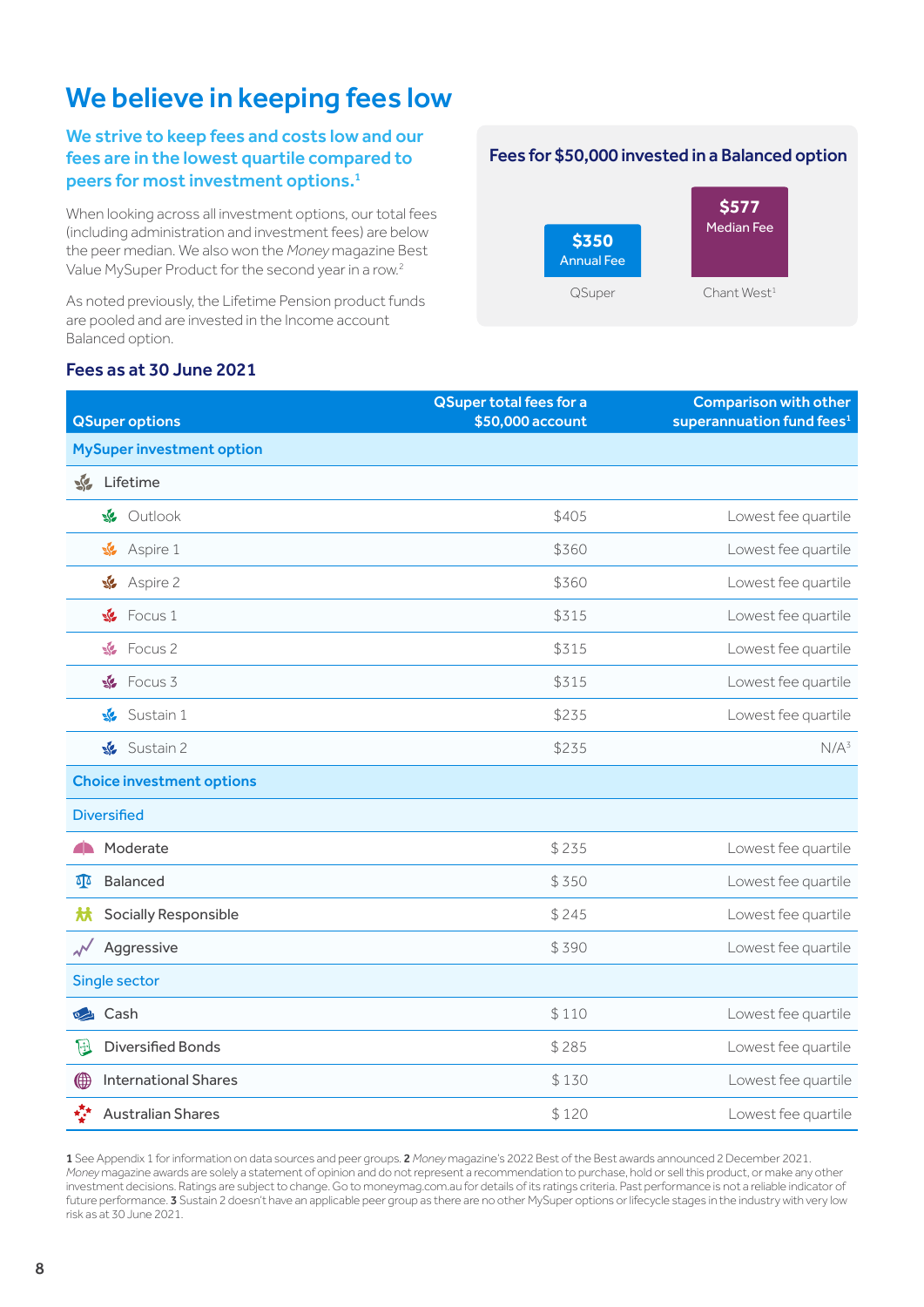

## Assessing the appropriateness of:

- Investment strategy
- Fees
- Options, benefits and services
- Operating costs and scale
- Insurance strategy and affordability.

## QSuper's strategies, operations and services are sound

#### 1. Investment strategy

#### Industry-leading investment strategy

Our default MySuper product, [QSuper Lifetime,](https://qsuper.qld.gov.au/investments/options/lifetime) reflects the view that 'one size fits all' is not appropriate for members of different ages and account balances, and automatically adjusts default members' investments accordingly. The QSuper Board has concluded its unique investment [strategy](https://qsuper.qld.gov.au/Investments/How-QSuper-Invests/Investment-strategy-philosophy) acts in the best financial interests of members.

In line with its governance responsibilities, the Board will continue to regularly review the appropriateness of the investment strategy going forward.

#### 2. Options, benefits and services

#### Choice and flexibility that matters

QSuper aims to provide members with the best possible retirement outcomes, and that requires high-quality and flexible support services. We provide members with a seamless interaction with QSuper in their channel of choice – either in person or over-the-phone through our in-house Member Services team, or online using Member Online. In addition, members can attend seminars online or face-toface. For members wanting to take control over how their super is invested, we offer our Self Invest option. While utilisation of channels do vary from year to year, members are continuing to use these products and services to assist them in managing their super.

To support members during COVID-19, QSuper added more member services officers and extended our contact centre hours to 8am-6pm to make sure we were there when our members needed us the most. In the 2020-21 financial year, member education seminars went online, with education officers hosting 102 online seminars for almost 19,000 viewers across Queensland, interstate, and overseas. They also supported our members at work, by delivering both digital and COVID-safe face-to-face activities.

We believe that the options, benefits and services offered to members are appropriate and do not detrimentally impact fees and member returns.

These options and services helped us to be continually recognised as a leading fund delivering superior retirement outcomes for members as reflected in our recent awards.<sup>1</sup>

- *• Money* magazine Best Value MySuper Product 2022 (second year in a row)
- SuperRatings 2022 Pension of the Year (fourth year in a row)
- SuperRatings 2022 Smooth Ride award (third year in a row)

| Item                                                                                                               | 2019-20    | 2020-21   |
|--------------------------------------------------------------------------------------------------------------------|------------|-----------|
| <b>Contact centre</b> (# of calls)                                                                                 | 427,321    | 410,249   |
| General advice over the phone<br>(# of pieces of advice)                                                           | 40,804     | 45,185    |
| <b>Member Online</b> (# of<br>members logging in at least once)                                                    | $-311,000$ | ~10000    |
| <b>Member mobile app</b> (# of<br>members logging in at least once)                                                | N/A.       | $-68,000$ |
| Statements of advice<br>that include Intrafund Advice<br>(phone, online <sup>2</sup> or face-to-face) <sup>3</sup> | 22,888     | 12,214    |
| Seminars, digital education<br>and events $(\# \text{ of } \text{attendees})$                                      | 84.177     | 82,653    |
| Self Invest<br>(# of members invested)                                                                             | 4.129      | 4.917     |

1 Based on awards received from SuperRatings and Money magazine. For further information refer to gsuper.qld.gov.au/about/awards. These awards are solely statements of opinion and do not represent a recommendation to purchase, hold, or sell any securities, or make any other investment decisions. Ratings are subject to change. Ratings, awards, or investment returns are only one factor that you should consider when deciding how to invest your super. Past performance may not be a reliable indicator of future performance. 2 Note that online advice was taken offline due to vendor issues in February 2020. Since relaunching in January 2021 online advice volumes have increased in-line with expectations. 3 Comprehensive advice was ceased for new clients from 6 July 2020. Existing comprehensive advice clients were able to continue to be serviced for the reminder of their agreement.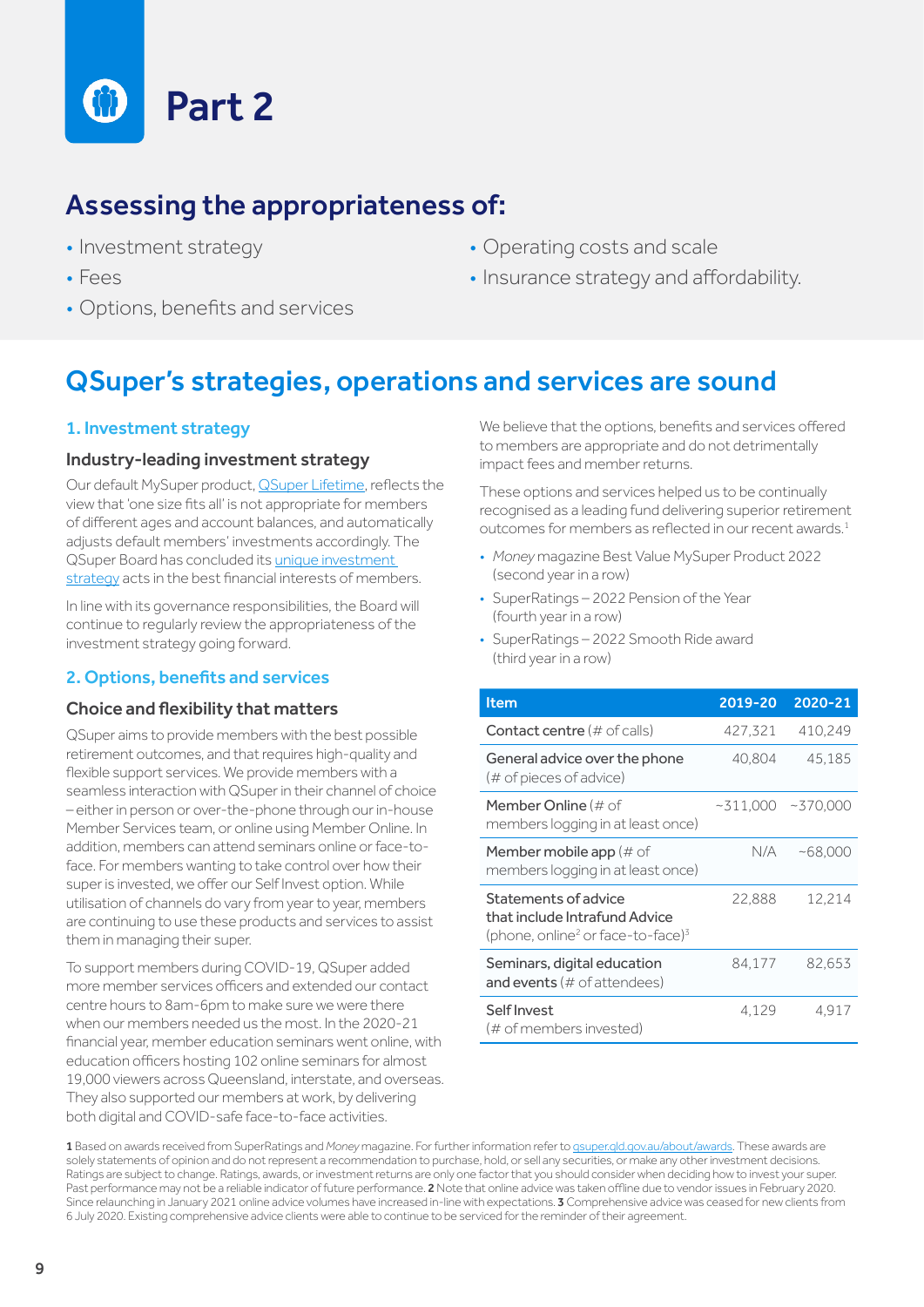#### 3. Fees

#### Simple, transparent, competitive fees means more money for members' retirement

As a profit-for-member super fund, our interests are aligned with our members, not shareholders. Reflecting this, we are constantly looking for ways to keep our fees low (see page 8).

The QSuper Board believes it is in the best interests of members not to charge account transaction fees:<sup>1</sup>

- \$0 Transaction fees
- \$0 Fixed weekly fees
- \$0 Withdrawal fees
- \$0 Investment switching fees
- \$0 Buy-sell spread fees.

We have progressively lowered our administration fee, from 0.22% p.a in 2014-15 to 0.16% p.a today. The QSuper Board believes the current administration fee structure and level of 0.16% p.a of account balance (capped at \$900) is delivering value for money for members. It is acknowledged members with a higher balance will pay a higher administration fee than members with a low account balance. Members with lower balances are likely to be younger members who use services less than those approaching retirement.

#### 4. Operating costs and scale

#### Operating costs are appropriate

With a profit-for-purpose ethos, we make business decisions that grow and improve our business for the benefit of our members. Our operating expenses have grown at a lower rate to funds under administration<sup>2</sup> (FUA) – \$133 billion as at 30 June 2021. The Operating Cost Ratio is below peer average and trending downwards.<sup>3</sup>

#### Our size brings opportunities that benefit members

- $\bullet$  Our large scale of  $FUA^2$  and high proportion of liquid assets (26.5% as at 30 June 2021) ensures the Fund is in a strong position to take advantage of attractive investment opportunities.
- We have a strong ability to attract and retain high-quality staff.
- Our scale affords us a strong ability to negotiate for the highest levels of automatic insurance cover for members.
- We have strong bargaining power, allowing access to leading suppliers and ability to negotiate terms.

We are currently pursuing a merger with Sunsuper and it is expected that this would increase the scale of our operations further.

#### 5. Insurance strategy and affordability

#### Protecting our members with flexible cover<sup>4</sup>

QSuper believes that ensuring members are adequately funded for retirement must include protecting them and their dependents against the risks that could impact their retirement saving capability. This includes protection against loss of income due to illness, injury, early disability or death.

Our approach is to provide meaningful levels of default cover at a reasonable cost while giving members the ability to personalise cover to suit their individual needs. We offer default death and total and permanent disability cover, and many members also automatically receive income protection cover. QSuper has elected (under the Dangerous Occupations Exception) that members employed by the Queensland emergency services be provided with automatic default insurance regardless of if they are under age 25 and their Accumulation account balance hasn't reached \$6,000 (Putting Members' Interests First requirements).5 This includes all employees of Queensland Fire and Emergency Services, Queensland Police Service and Queensland Ambulance Service.

We apply a member-centric holistic approach to claims management to support our members and their families in their time of need. Cover is highly valued by QSuper members with 62% of Accumulation account members holding insurance.

#### Appropriate automatic cover for our membership

Protecting our members requires a focus on value not just cost which is why we provide high levels of automatic cover, supported by sustainable premiums with the ability to personalise cover.

QSuper conducts regular pricing reviews to assess the impact of default insurance premiums on our members retirement savings. In January 2021, we made premium changes to ensure we can continue to pay claims into the future. As as 30 June 2021, when the last review was completed, QSuper assessed default insurance premiums to be appropriate for our members.

1 Excludes the Self Invest option. 2 FUA includes the retirement funds managed by QSuper and employer-sponsor receivables for Defined Benefit members managed and held by Queensland Treasury. 3 Peer average is based on funds with FUA greater than \$25 billion. Source: *APRA Annual Statistics* as at 30 June 2021, [apra.gov.au/annual-mysuper-statistics](https://www.apra.gov.au/annual-mysuper-statistics) 4 Eligibility conditions and criteria apply for eligible Accumulation account members only. 5 Terms and conditions apply. See *Accumulation Account Insurance Guide* for details.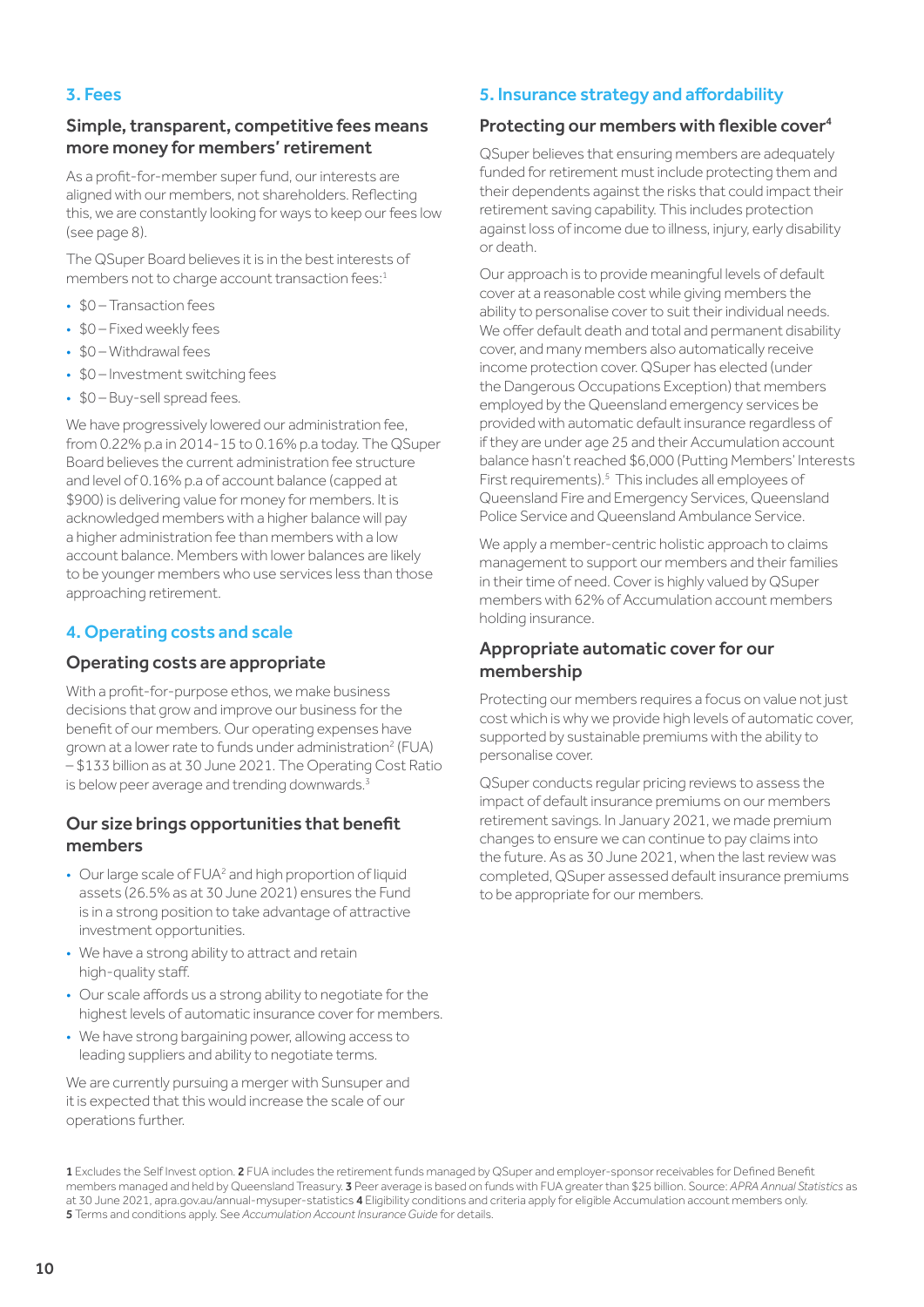### $\mathbf{i}$ Annual determination

## Annual determination as at 30 June 2021

#### Accumulation account product determination

Based on the analysis performed above the QSuper Board has determined that:

- The fees, risk and return of the Accumulation account product compare well to peers (including MySuper investment options).
- With reference to the beneficiaries of the Accumulation account product:
	- The investment strategy, including the level of investment risk and return target, is appropriate
	- The basis for the setting of fees is appropriate
	- ‒ The options, benefits and facilities offered are appropriate
	- Operating costs are not inappropriately affecting financial interests
	- ‒ The scale of the Trustee's business operations is not causing disadvantage
	- The insurance strategy is appropriate and does not inappropriately erode retirement income

And therefore, the financial interests of the beneficiaries of the Accumulation account product are being promoted by the Trustee.

#### Income account product determination

Based on the analysis performed above the QSuper Board has determined that;

- The fees, risk and return of the Income account product compare well to peers.
- With reference to the beneficiaries of the Income account product:
	- The investment strategy, including the level of investment risk and return target, is appropriate
	- The basis for the setting of fees is appropriate
	- ‒ The options, benefits and facilities offered are appropriate
	- Operating costs are not inappropriately affecting financial interests
	- ‒ The scale of the Trustee's business operations is not causing disadvantage

And therefore, the financial interests of the beneficiaries of the Income account product are being promoted by the Trustee.

#### Lifetime Pension product determination

Based on the analysis performed above the QSuper Board has determined that:

- The fees, risk and return of the Lifetime Pension product compare well to peers.
- With reference to the beneficiaries of the Lifetime Pension product:
	- The investment strategy, including the level of investment risk and return target, is appropriate
	- The basis for the setting of fees is appropriate
	- ‒ The options, benefits and facilities offered are appropriate
	- Operating costs are not inappropriately affecting financial interests
	- ‒ The scale of the Trustee's business operations is not causing disadvantage

And therefore, the financial interests of the beneficiaries of the Lifetime Pension product are being promoted by the Trustee.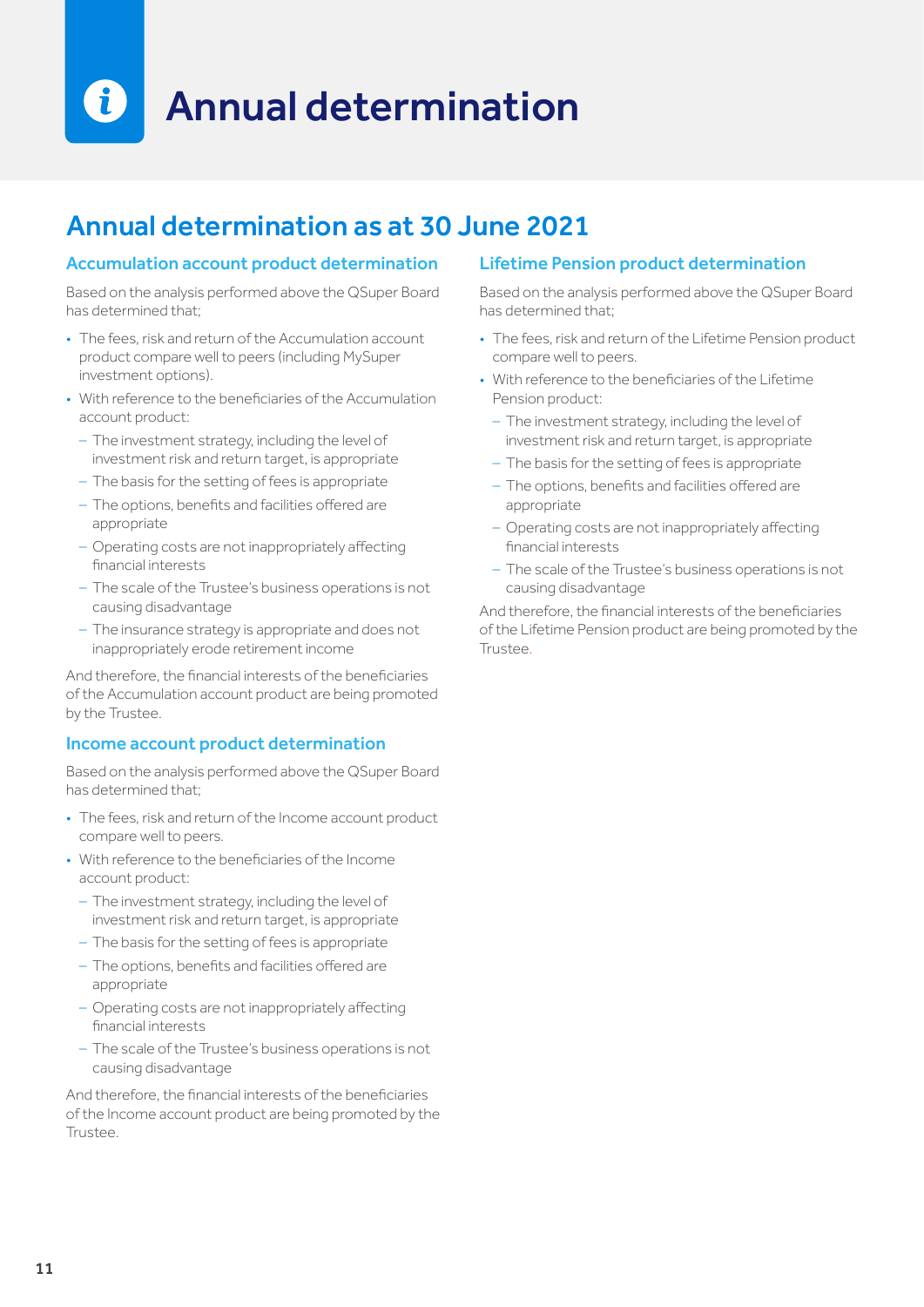Appendix 1

Part 1 includes a comparison of return and total fees<sup>1</sup> associated with our MySuper and each of our Choice investment options separately.<sup>2</sup> For our MySuper option 'Lifetime', comparisons are made for each lifecycle stage. Returns and fees are compared to the median for a reasonable peer group as noted below:

| <b>Classification</b> | <b>Grouping</b>    | Name of option /<br>lifecycle stage                              | Peer group                                                                                                                | Data source                                                                                                           |  |
|-----------------------|--------------------|------------------------------------------------------------------|---------------------------------------------------------------------------------------------------------------------------|-----------------------------------------------------------------------------------------------------------------------|--|
| <b>MySuper</b>        | Lifecycle stages   | Outlook<br>Aspire 1 and 2<br>Focus 1, 2 and 3<br>Sustain 1 and 2 | MySuper investment<br>options and Lifecycle<br>stages with the same<br><b>Standard Risk Measure</b><br>(SRM) <sup>3</sup> | <b>APRA Quarterly</b><br>statistics (as collated by<br>Chant West for 1, 3 and<br>5 year returns only. <sup>4</sup> ) |  |
| <b>Choice</b>         | <b>Diversified</b> | <b>Balanced</b><br>Moderate<br>Aggressive                        | Diversified options with<br>a similar % of growth<br>assets                                                               | Chant West <sup>4</sup>                                                                                               |  |
|                       |                    | Socially Responsible<br>(SR)                                     | Sustainable investment<br>options                                                                                         | Chant West <sup>4</sup>                                                                                               |  |
|                       | Single sector      | Cash                                                             | Single sector options                                                                                                     | Chant West <sup>4</sup>                                                                                               |  |
|                       |                    | Diversified Bonds                                                | within the same sector<br>(e.g. Cash)                                                                                     |                                                                                                                       |  |
|                       |                    | International Shares                                             |                                                                                                                           |                                                                                                                       |  |
|                       |                    | <b>Australian Shares</b>                                         |                                                                                                                           |                                                                                                                       |  |

Part 2 of the assessment determines whether additional services associated with our Accumulation, Income and Lifetime Pension products and default insurance offering for the Accumulation product are affordable and appropriate to the members holding those products. In most instances the additional services we offer are consistent between Accumulation, Income and Lifetime Pension account holders, so this analysis is performed only once for each area.

1 Total fees comprise the administration fee (see page 10), investment fee and indirect cost ratio. These are based on the fees and costs for 2020-21 and may differ from future fees and costs. There are other costs such as operating costs of property investments that are not included in total fees but are reflected in the unit prices, and the calculation of the net earnings. 2 Excludes Self invest. See page 9 for information on Self invest. 3 For further details see gsuper.qld.gov.au/srm 4 Chant West's Member Outcomes Dashboard, data ending 30 June 2021 accessed 20 October 2021. © Zenith CW Pty Ltd ABN 20 639 121 403 (Chant West), Authorised Representative of Zenith Investment Partners Pty Ltd ABN 27 103 132 672, AFSL 226872 under AFS Representative Number 1280401. The data provided by Chant West is based on information supplied by third parties and does not contain all the information required to evaluate the nominated service providers, you are responsible for obtaining further information as required. The data provided by Chant West does not constitute financial product advice. However, to the extent that this data is advice it is General Advice (s766B Corporations Act) and Chant West has not taken into account the objectives, financial situation or needs of any specific person who may access or use this data. It is not a specific recommendation to purchase, sell or hold any product(s) and is subject to change at any time without prior notice. Individuals should consider the appropriateness of any advice in light of their own objectives, financial situations or needs and should obtain a copy of and consider any relevant PDS or offer document before making any decision. Data is provided in good faith and is believed to be accurate, however, no representation, warranty or undertaking in relation to the accuracy or completeness of the data is provided. Data provided is subject to copyright and may not be reproduced, modified or distributed without the consent of the copyright owner. Except for any liability which can not be excluded, Chant West does not accept any liability whether direct or indirect, arising from use of this data. Past performance is not an indication of future performance. Full details regarding Chant West's research methodology, processes, ratings definitions are available at [chantwest.com.au](http://chantwest.com.au) and *Chant West's Financial Services Guide* is available at [chantwest.com.au/financial-services-guide](http://www.chantwest.com.au/financial-services-guide)